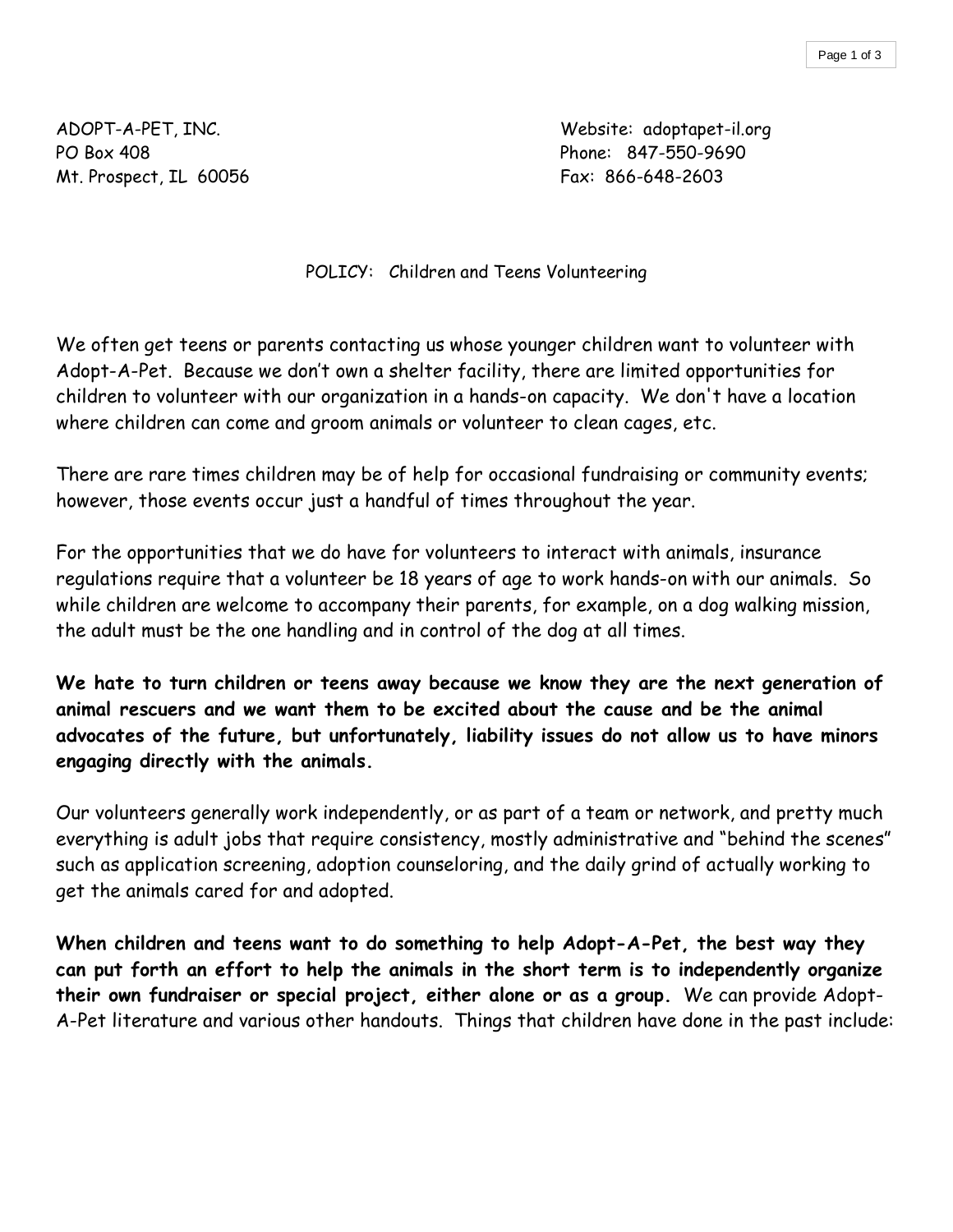## FUNDRAISING

- Organize a Collection Drive of our Wish List items, at school, church or around the neighborhood.
- At school or scouts, which class or troop can bring the most pet food or other items from the Wish List? Offer the winning group a fun activity, such as a pizza party.
- · Collect tin cans (some places also pay for bottles) and cash them in at a recycling center. Pass out fliers around the neighborhood telling residents that you will be coming around on a designated date to collect the cans to raise money for Adopt-A-Pet.
- Set up a "Handykids" service, either ongoing or on a special day Make "business cards" or brochures – distribute them around neighborhood - do chores in exchange for a donation: pull weeds, clean up leaves, mow lawn, wash car, shovel driveway, decorate a Christmas tree, put up/take down holiday decorations, wrap packages, pick up/deliver dry cleaning, water plants, bring over lunch or dinner, fold laundry, walk a dog, scoop litter boxes, wash windows, organize a junk drawer, clean a refrigerator, change smoke detector batteries, babysit, read to smaller children, sew on buttons, hem a skirt, polish shoes, plant a garden. The list is endless . . .
- · Or, raffle off your services. For example, if you're old enough to babysit, sell raffle tickets to win 10 hours of free babysitting. Or to win free weekly lawn mowing for a month. Be creative!
- · Hold a neighborhood Car Wash or Bike Wash day.
- · Gather kids & organize a backyard or basement (or wherever) Talent Show charge admission \$2 per kid, \$5 per adult, or whatever.
- · Or, have a "Non-Talent" Show? Charge \$1 for admission, kids do their routines, and then get sillier and sillier (think: "Stupid Kids' Tricks") – or more and more boring (think: reading a phone book or an appliance instruction manual) - and then charge \$5 to leave the event!
- · Design and put donation cans/jars at local businesses.
- · Have a traditional Neighborhood Walk/Run (sponsor per block walked).
- Have a Pet Parade (with real or toy pets) charge an entry fee for each pet. Advertise to the neighborhood so that people come out and watch. Have a couple kids without pets walk each side of the street and ask spectators to put a donation in their handmade "dog" or "cat" – crafted out of a cardboard oatmeal container, plastic milk jug, etc. Judge pets at the end and give little prizes or certificates for biggest pet, littlest pet, blackest pet, whitest pet, silliest looking pet, scariest looking pet, best pet costume, best kid-pet lookalike, best behaved pet, most noisy pet.
- · Hold a bake sale, lemonade stand, or grow vegetables in the summer and set up a produce stand.
- Have a yard sale. Pass out fliers around the neighborhood telling residents that you will be coming around on a designated date to collect their unwanted goods to sell at your yard sale to raise money for Adopt-A-Pet.
- Solicit raffle prize donations from neighborhood restaurants and businesses for our Annual Raffle. (ask us for more details)
- · Have a toy / book / t-shirt / jewelry exchange everyone brings some items they don't want anymore and gets to pick out other people's items that they want. Charge \$2 or \$5 per swap.
- · Have a "birthday party" for one or more of our rescued shelter animals to celebrate that this pet will now get a second chance at life and have many birthdays to come. Invite friends and charge a small admission fee or ask them to bring items from our Wish List to benefit the pet.
- For your own birthday party, instead of gifts, ask guests to bring cash donations or supplies to be given to the shelter.
- · Design and sell handmade pet or rescue note cards (we can give you some wording ideas).
- Set up a special GoFundMe page for one of our animals who needs special medical care or an expensive surgery. (Ask us for info)